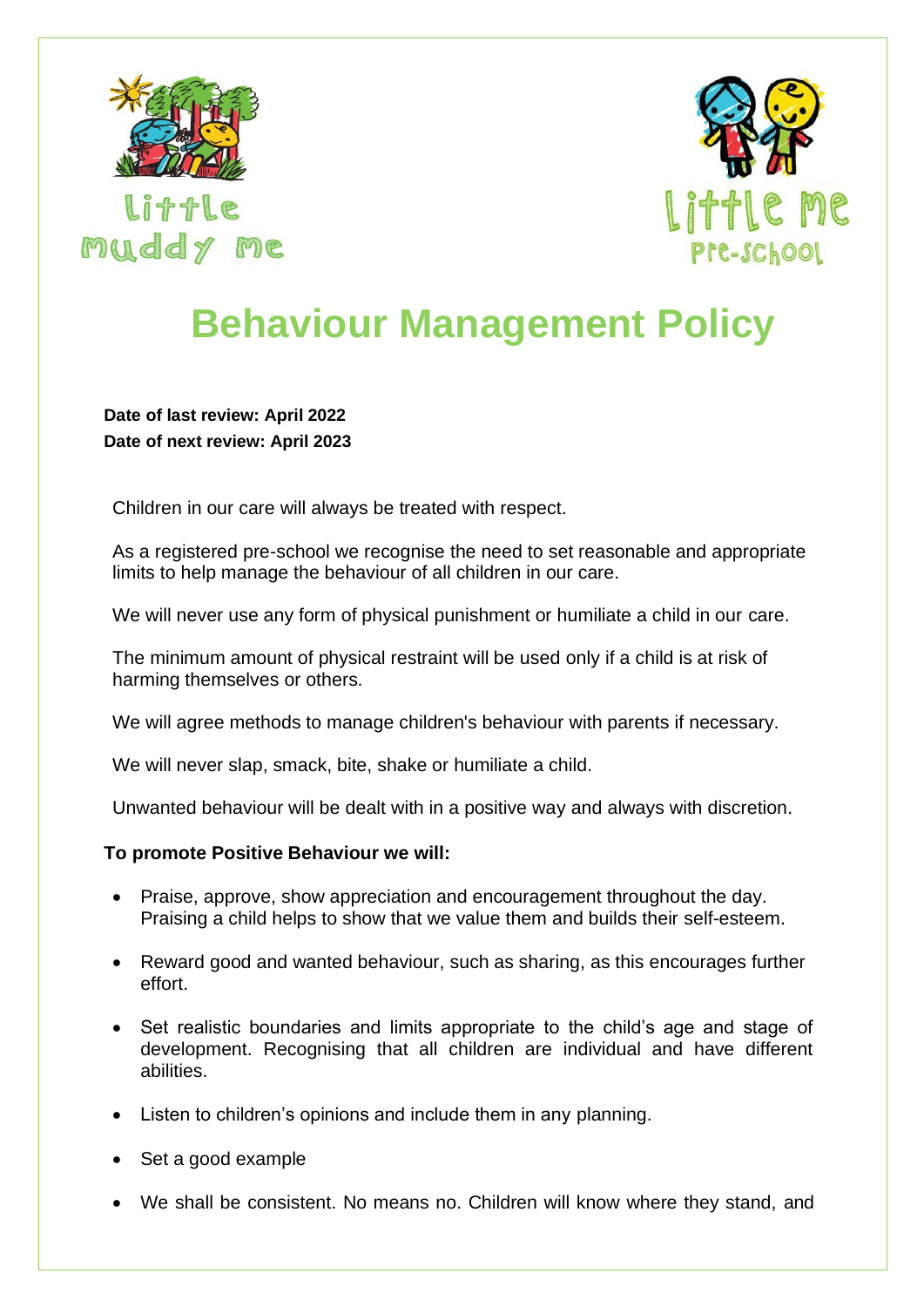that we mean what we say. This way children know and feel secure within the boundaries we set.

• We will explain why positive behaviour is necessary and not dwell too much on negative behaviour.